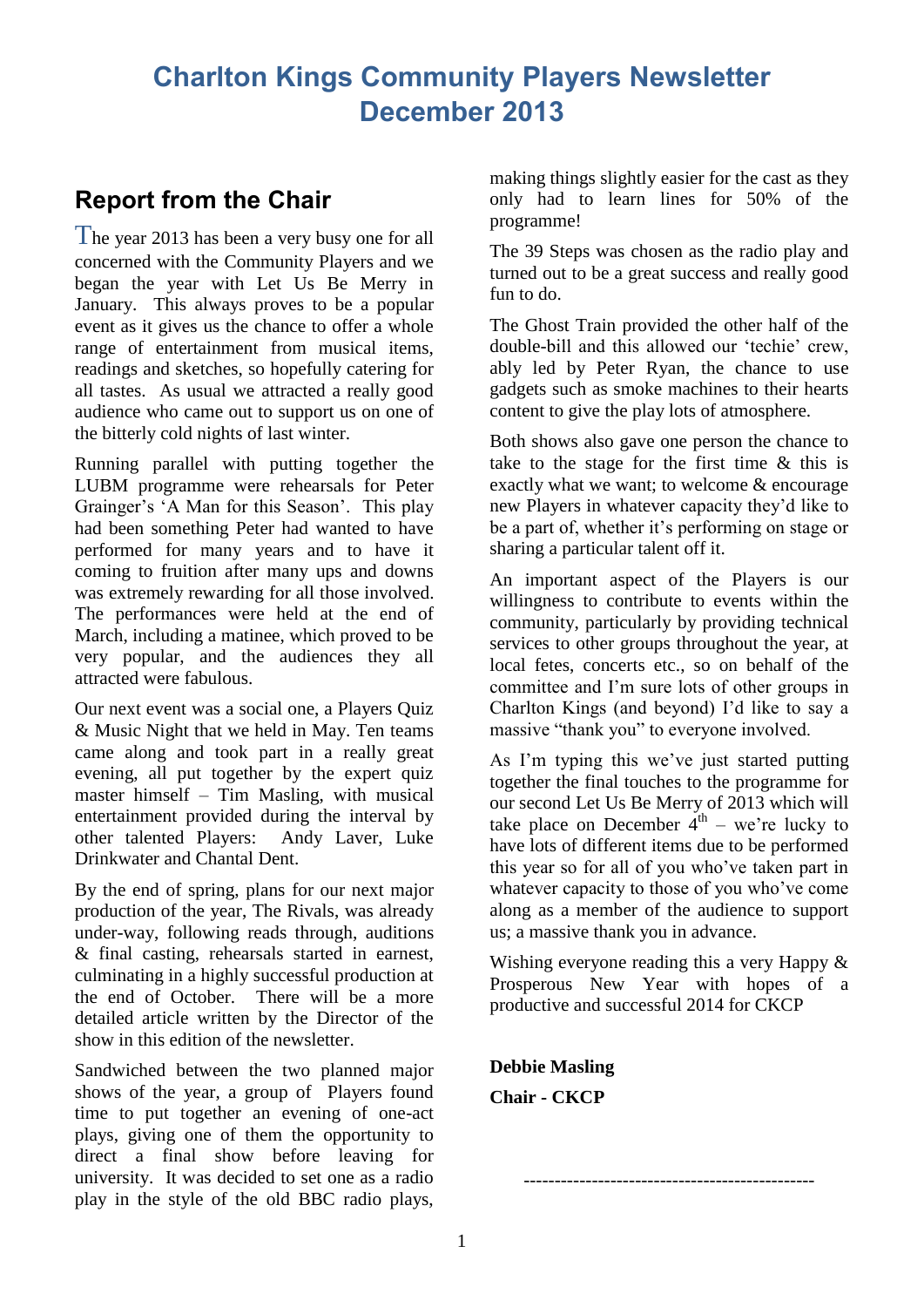## **'Let Us Be Merry', January 2013**

Many thanks to all those who bought raffle tickets at the LUBM 'Winter Gifts' Performance at Sacred Hearts on 30th January. With you buying tickets, local shop traders and members of the performance who kindly donated the prizes, we were able to raise £108. The Community Players then, very kindly, contributed a further £100 from the performance.

The money has been sent to The McCabe Education Trust based in London. They will send all the money to the Al Shurooq School for visually impaired children in Bethlehem. Some of the children come from broken homes, others badly treated, some were on the streets, and some have additional disabilities. It is a residential school. I and other members of St Mary's Church have been to the school in Bethlehem and seen for ourselves how worthy they are of our support. Every penny that is raised goes to one of the schools that are sponsored. I have been raising funds for Al Shurooq School since 2009.

A big thank you from the children and staff, to you, through me.

### **Joyce Parsons**

### **Thoughts of Passion – 'A Man For This Season', March 2013**



When Andy first asked me to write down my thoughts about *'A Man For This Season'* after nine months I thought 'How long have I got?'!

It's now four years since it all started and it's turned out to have been a strange sequence of peaks and troughs of emotion, from the impact of *'Josh on Trial'* to Pete's (Don's) burst appendix two weeks before the opening night!

And yet, looking back now, each crisis created a completely new and exciting development. From a Catholic's concern that we should not be recognising the 'Resurrection' in Holy Week came Bishop Stephen's beautiful script, Gilbert's sublime composition and playing, and Helen's solo evocation of Mary Magdalene's grief. We thought we had 'no youngsters' but by the end the *majority* of the 'Followers' were actually under  $21 - if$  we include the Crowd Girl's 'conversion' at the end!

But the key memory that stayed with me from the beginning was the ease with which the play materialised, both in terms of the script, the contemporary parallels and the staging in the hall. As a result it seemed that the whole project was 'meant' to happen; surely nothing would stand in its way! When we finally found a way of creating a contemporary 'Crucifixion', thanks to Martin and David's amazing creativity, we had a complete contemporary version…



Clearly my chief memories focus on the performers, and I think I can only highlight them as a sort of kaleidoscope of achievement and thanks. First must be Kieron as 'Josh', not only all those lines (by an amateur writer) to learn, but total dedication and such a moving and convincing performance which held everything together. The patience of all the 'Followers' with an unknown and unstable script, the enthusiasm (and bravery?) of the young people, the resilience and warmth of Don and Helen – wonderful! Then there were the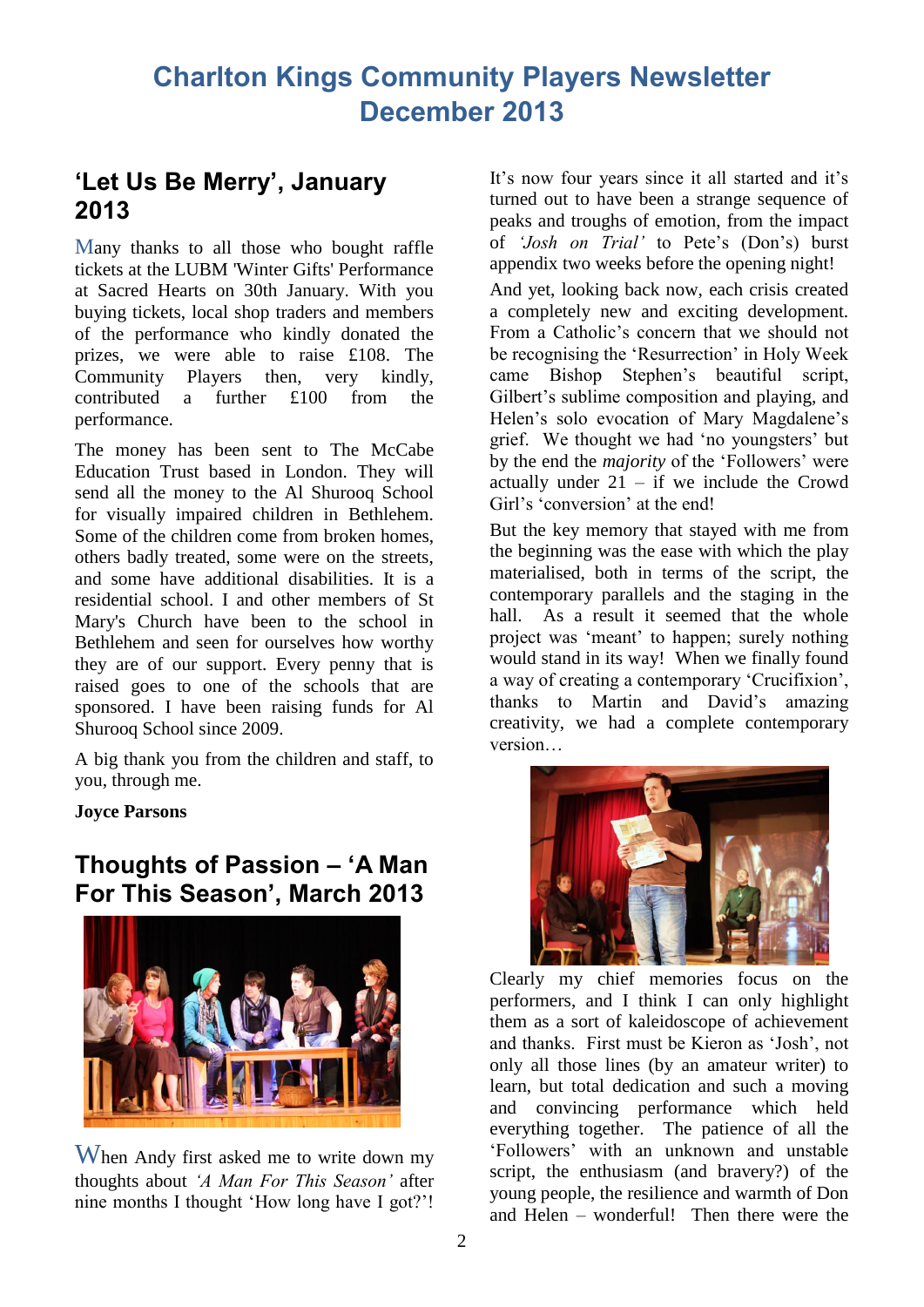# **Charlton Kings Community Players Newsletter December 2013**

team of 'nasties' and the crowd who kept the play so alive later on, that lovely reading and all that technical talent, projecting upstage at ridiculous angles. And then there was Tony, who asked me that first 'commissioning' question and stuck with it all until finally persuaded to perform – memorably! I could of course go on but the main thing is to say 'thank you' to you all for all your commitment and talent.

The results of all those efforts were almost overwhelming, not only from the audience's reaction over the three performances, but from the kind and moving comments you all made in the card you gave me. It is because of all these reactions that my one regret is the lack of coverage in the local Press and the omission of our video from the Cathedral Service last month. But at least we are on the Gloucester Diocesan website… It would be wonderful if all your efforts could bring about a follow-up production next Easter in a community not too far away!

### **Peter Grainger**

# **'The Rivals', September 2013**



When Tony and I first discussed the production of this play a few years ago little did I wonder just how superb it would be. That it was so is largely due to a number of factors:

 Firstly Tony's unbounded enthusiasm and encouragement for the whole procedure; I certainly could never have managed without him

- Secondly the marvellous support we both had from the team
- The cast, all were magnificent in learning their lines, their portrayal of their characters; their interpretation of their roles and for attending at all the rehearsals; it made my role as director so much easier. They really are to be complemented on what they achieved.



- Thank you Andy Culley and Debbie Masling who managed the Players' costume store so effectively and Sandra Jeans who worked so tirelessly on preparing, making, researching and buying of costumes and accessories from EBay. I am so pleased that a professional commented how good the whole costume design was – richly deserved Sandra.
- Sound and Lighting Peter was excellent in the calm and efficient way in which he managed the whole part of this area of the production – mostly by himself with support from Tony Jeans, David Brawn, Martin Grinter, Ray Talbot and other friends. Not forgetting the wonderful music played and recorded for us by Carol and Gwilym Davies and Geoff Ramshaw. Peter also augmented and ran the visuals we were so fortunate to have permission to use from local artist and writer, Aylwin Sampson.
- Production Team of Derek Palmer and Sue Vickers ably assisted by Ray Talbot who ensured that the sets, the screens behind which the Actors hid, and the movement of furniture and props for each scene were so well set up and smoothly managed.
- Our Prompter how June managed to keep her calm I really don't know particularly as Sir A missed out half a page one night – dress rehearsal I think – Thank you June we